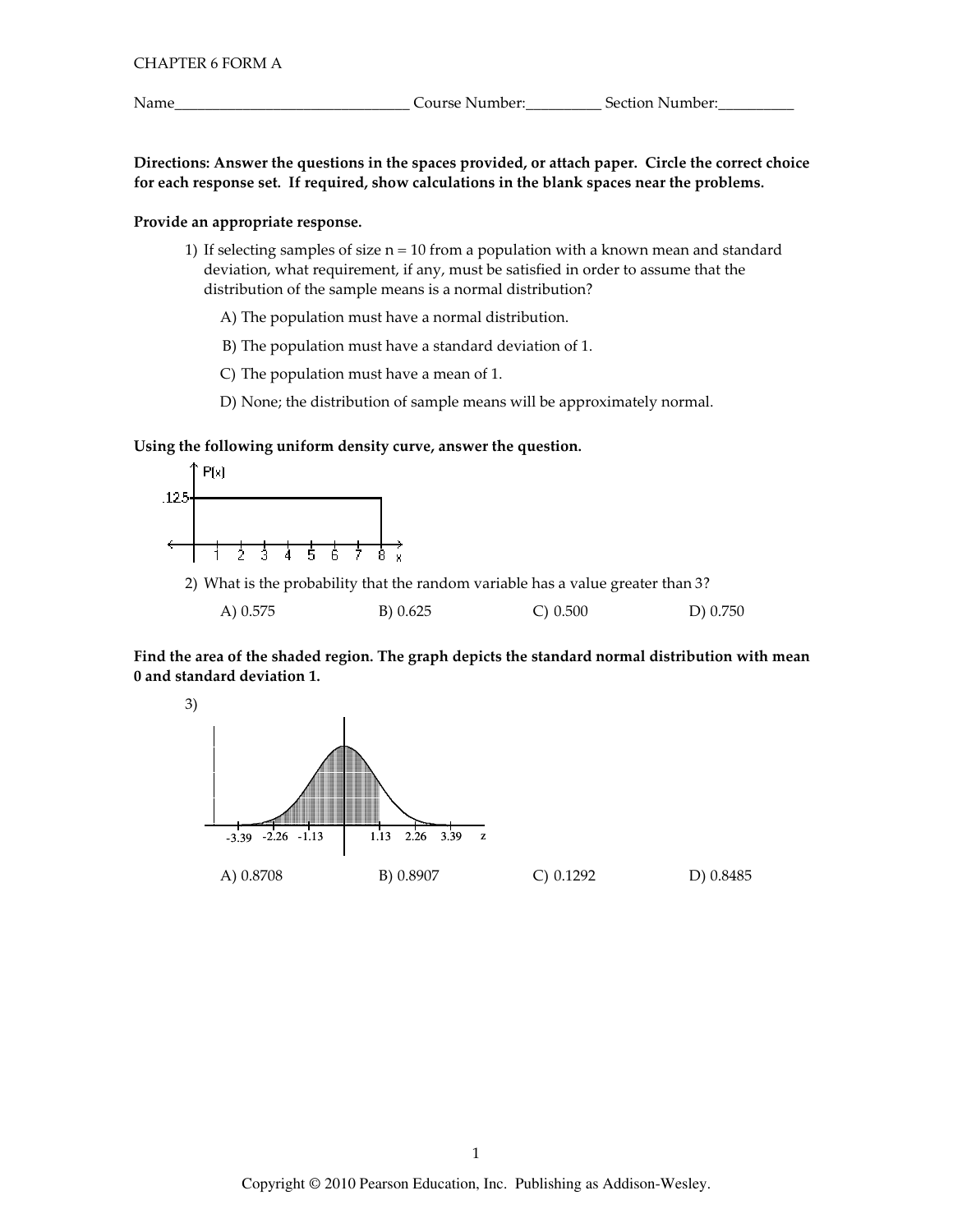# Find the indicated z score. The graph depicts the standard normal distribution with mean 0 and standard deviation 1.



## If z is a standard normal variable, find the probability.

| 5) The probability that z lies between 0.7 and 1.98 |           |              |           |
|-----------------------------------------------------|-----------|--------------|-----------|
| A) 0.2175                                           | B) 0.2181 | C) $-0.2181$ | D) 1.7341 |

## Solve the problem.

6) For a standard normal distribution, find the percentage of data that are more than 1 standard deviation away from the mean.

| A) 31.74% | B) 68.26% | C) $15.87\%$ | D) 34.13% |
|-----------|-----------|--------------|-----------|
|-----------|-----------|--------------|-----------|

## Provide an appropriate response.

7) Find the area of the shaded region. The graph depicts IQ scores of adults, and those scores are normally distributed with a mean of 100 and a standard deviation of 15 (as on the Wechsler test).



#### Solve the problem. Round to the nearest tenth unless indicated otherwise.

8) Scores on an English test are normally distributed with a mean of 33.8 and a standard deviation of 8.5. Find the score that separates the top 59% from the bottom 41%

 $C) 31.8$ A)  $28.8$ B) 38.8  $D)$  35.8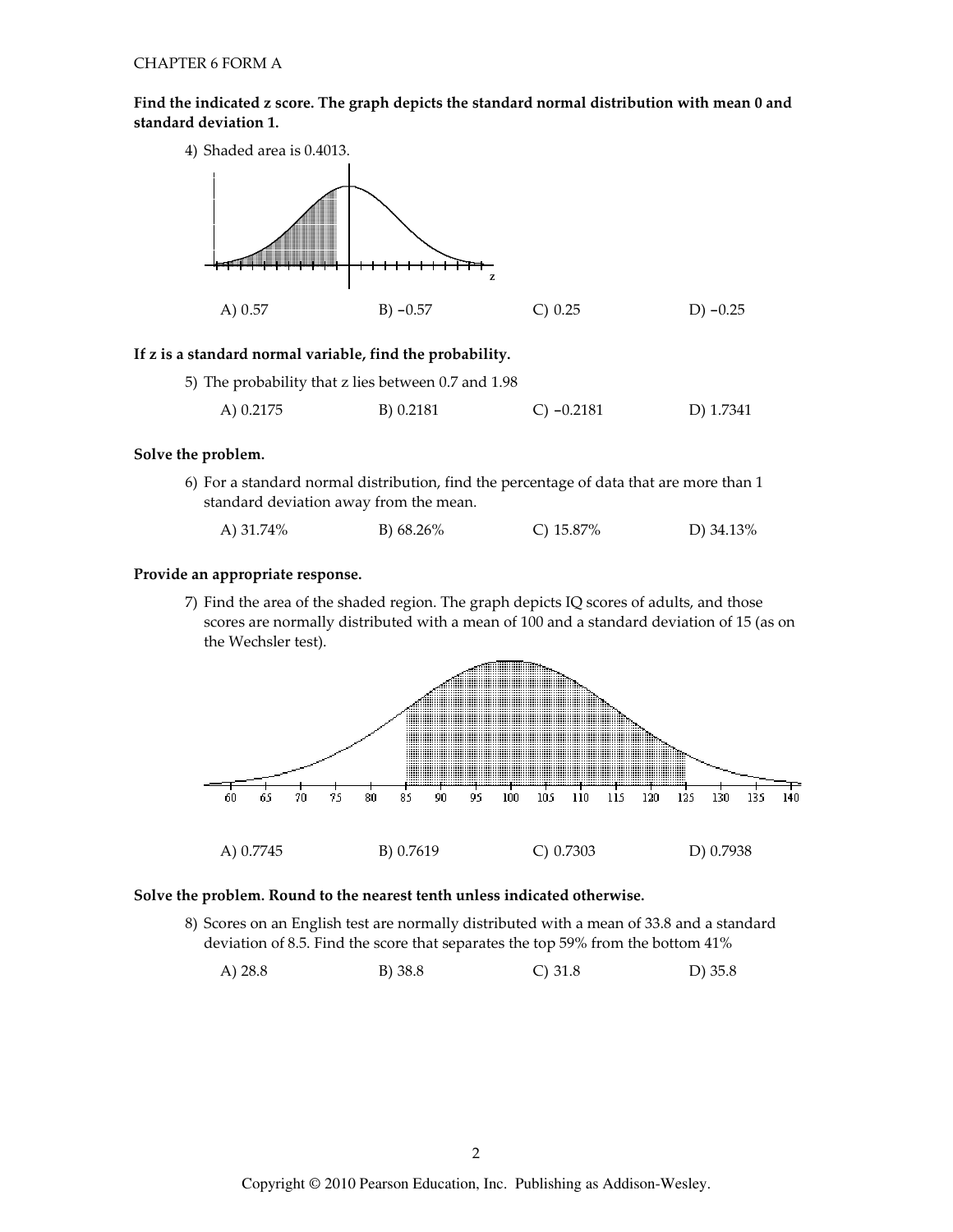#### Find the indicated probability.

- 9) The diameters of bolts produced by a certain machine are normally distributed with a mean of 0.30 inches and a standard deviation of 0.01 inches. What percentage of bolts will have a diameter greater than 0.32 inches?
	- B) 2.28% A) 97.72% C)  $37.45\%$ D) 47.72%

#### Provide an appropriate response.

10) A poll of 1700 randomly selected students in grades 6 through 8 was conducted and found that 53% enjoy playing sports. Is the 53% result a statistic or a parameter? Explain.

#### Solve the problem.

| 11) The amount of snowfall falling in a certain mountain range is normally distributed with |
|---------------------------------------------------------------------------------------------|
| a mean of 74 inches, and a standard deviation of 12 inches. What is the probability that    |
| the mean annual snowfall during 36 randomly picked years will exceed 76.8 inches?           |

| A) $0.0026$ | B) 0.0808 | $C$ ) 0.5808 | D) 0.4192 |
|-------------|-----------|--------------|-----------|
|             |           |              |           |

12) In one region, the September energy consumption levels for single-family homes are found to be normally distributed with a mean of 1050 kWh and a standard deviation of 218 kWh. If 50 different homes are randomly selected, find the probability that their mean energy consumption level for September is greater than 1075 kWh.

| A) 0.0438 | B) 0.2090 | C) 0.4562 | D) 0.2910 |
|-----------|-----------|-----------|-----------|
|-----------|-----------|-----------|-----------|

13) A final exam in Math 160 has a mean of 73 with standard deviation 7.8. If 24 students are randomly selected, find the probability that the mean of their test scores is less than 76.

| A) $0.8962$ | B) 0.0301 | $C$ ) 0.9699 | D) 0.9203 |
|-------------|-----------|--------------|-----------|
|             |           |              |           |

# The given values are discrete. Use the continuity correction and describe the region of the normal distribution that corresponds to the indicated probability.

| 14) The probability of more than 56 correct answers |                                   |
|-----------------------------------------------------|-----------------------------------|
| A) The area to the left of 56.5                     | B) The area to the right of 55.5  |
| C) The area to the right of 56                      | D) The area to the right of 56.5  |
|                                                     |                                   |
| 15) The probability of exactly 37 green marbles     |                                   |
| A) The area between 36.5 and 37                     | B) The area between 37 and 37.5   |
| C) The area between 36.5 and 37.5                   | D) The area between 36.5 and 38.5 |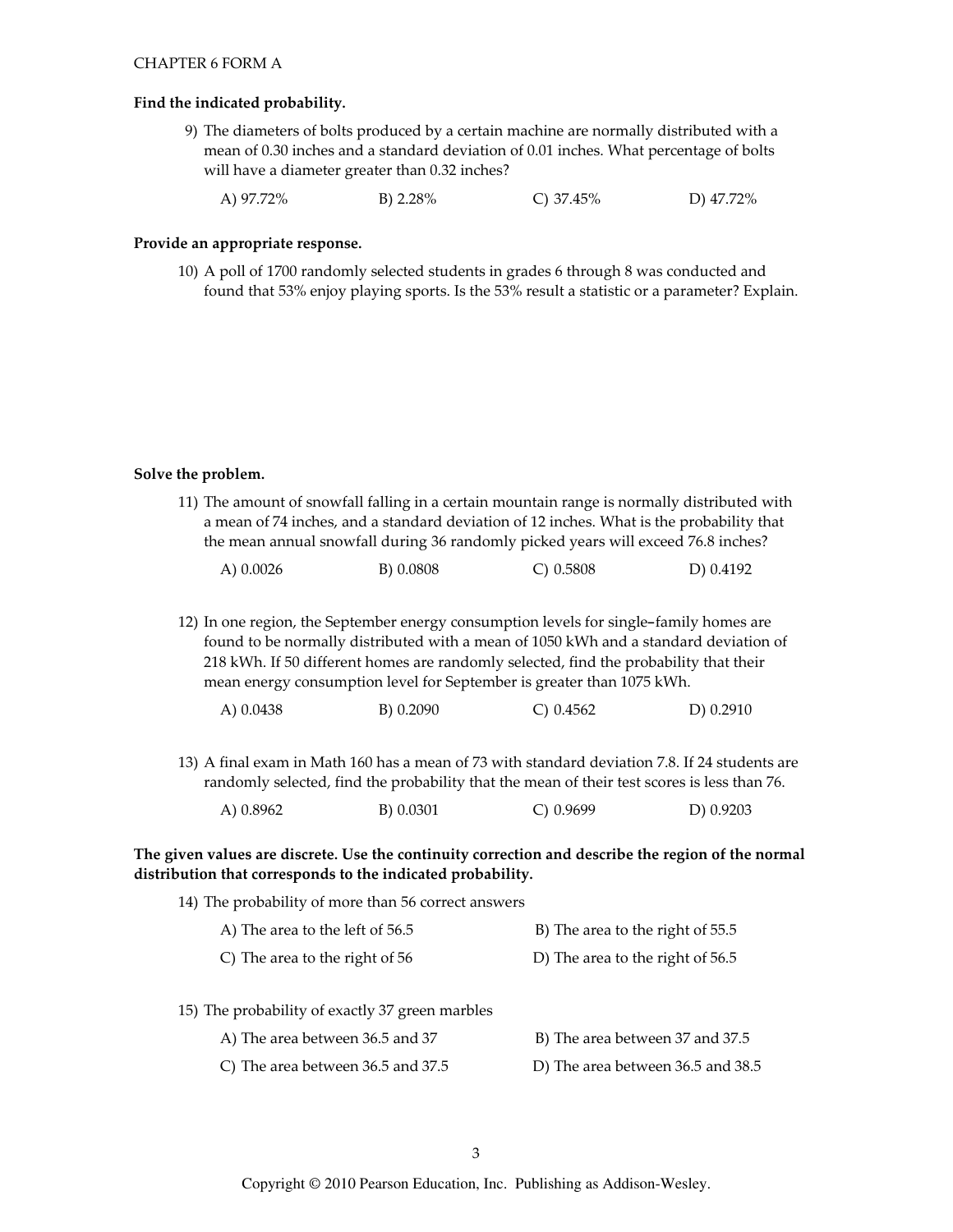For the binomial distribution with the given values for n and p, state whether or not it is suitable to use the normal distribution as an approximation.

16)  $n = 12$  and  $p = 0.5$ 

A) Normal approximation is not suitable.

B) Normal approximation is suitable.

## Estimate the indicated probability by using the normal distribution as an approximation to the binomial distribution.

17) A certain question on a test is answered correctly by 22% of the respondents. Estimate the probability that among the next 150 responses there will be at most 40 correct answers.

A) 0.1003 B) 0.0694 C) 0.9306 D) 0.8997

#### Use the normal distribution to approximate the desired probability.

18) A coin is tossed 20 times. A person, who claims to have extrasensory perception, is asked to predict the outcome of each flip in advance. She predicts correctly on 14 tosses. What is the probability of being correct 14 or more times by guessing? Does this probability seem to verify her claim?

| A) 0.4418, no | B) 0.0582, no | C) $0.4418$ , yes | D) 0.0582, yes |
|---------------|---------------|-------------------|----------------|
|---------------|---------------|-------------------|----------------|

#### Solve the problem.

19) A normal quartile plot is given below for the lifetimes (in hours) of a sample of batteries of a particular brand. Use the plot to assess the normality of the lifetimes of these batteries. Explain your reasoning.

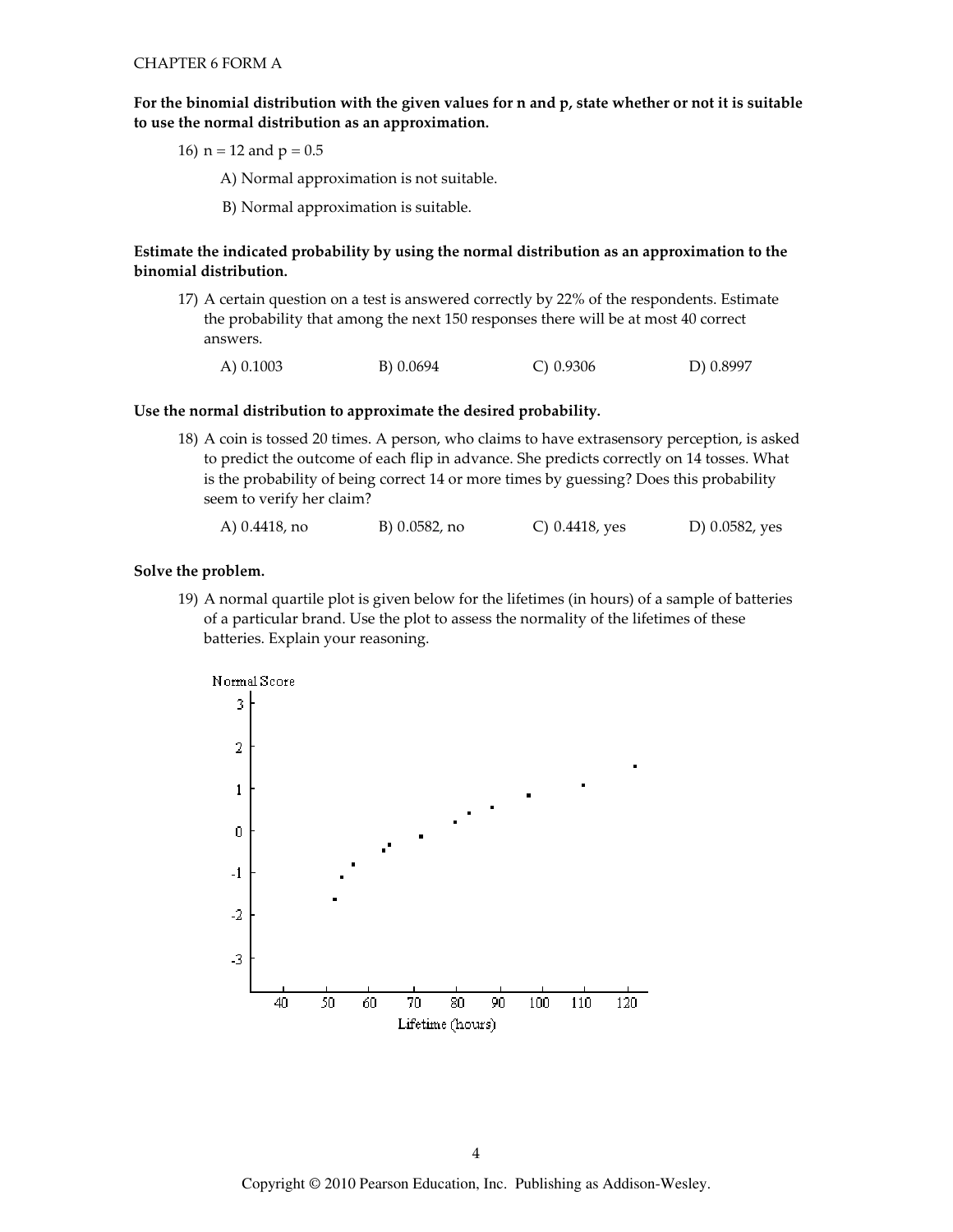Examine the given data set and determine whether the requirement of a normal distribution is satisfied. Assume that the requirement for a normal distribution is loose in the sense that the population distribution need not be exactly normal, but it must have a distribution which is basically symmetric with only one mode. Explain why you do or do not think that the requirement is satisfied.

20) The data below represents the amount of television watched per week (in hours) for 40 randomly selected teenagers. (Hint: Use computer assistance.)

|  |  | 13 4 17 14 9 6 7 5 14 12  |  |  |
|--|--|---------------------------|--|--|
|  |  | 20 16 0 15 10 6 5 3 13 14 |  |  |
|  |  | 15 5 3 5 8 11 12 13 14 7  |  |  |
|  |  | 4 6 9 13 3 14 24 15 17 20 |  |  |